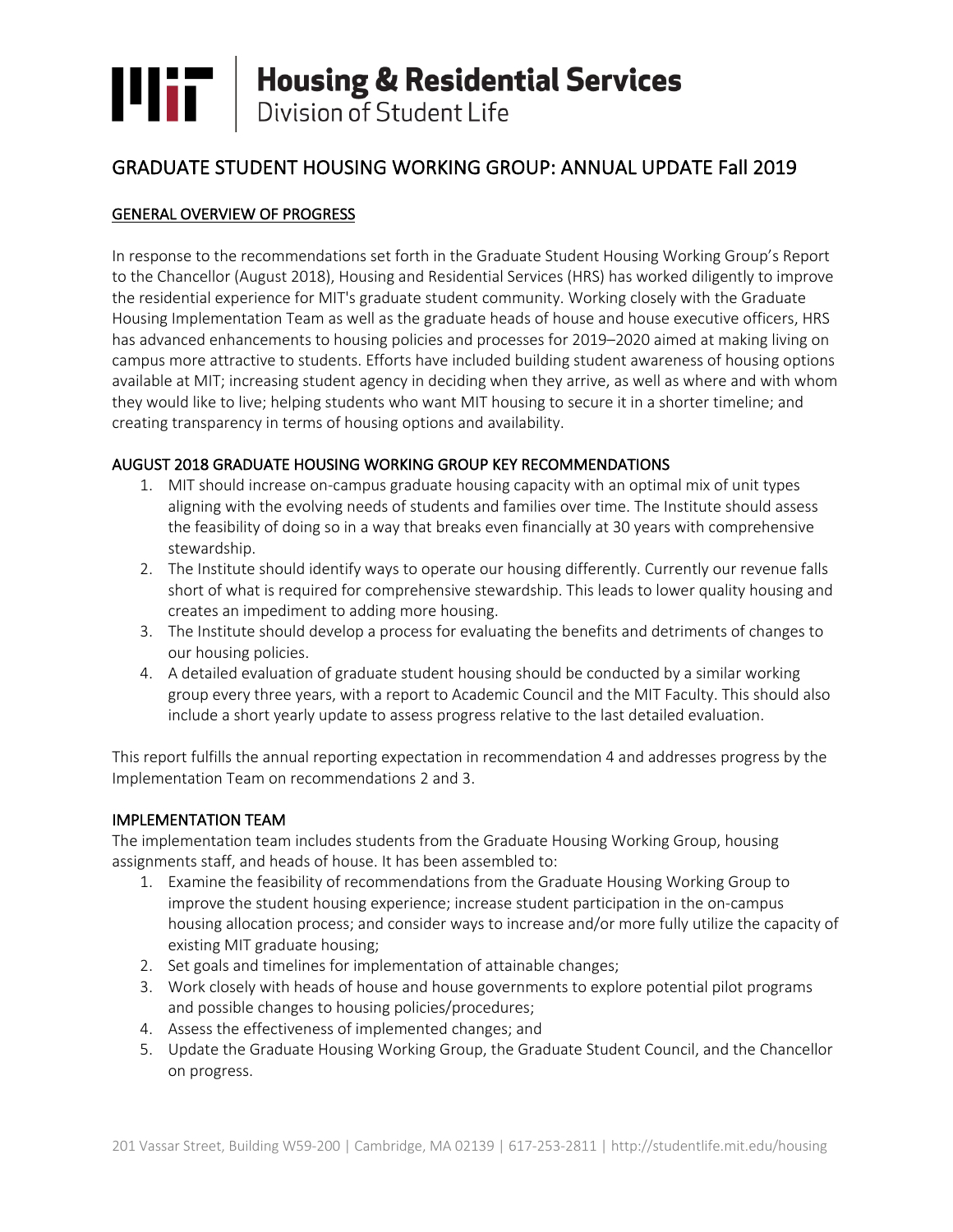#### POLICY AND PROCEDURAL CHANGES

MIT has piloted several new initiatives and has made adjustments to management policies and procedures for graduate student housing. These pilots and changes are intended to make the best use of existing resources and be responsive to graduate students' needs.

#### Policy Changes

- Renewable Licenses: In the past, new single students received a license agreement for one year, and if they wanted to continue in on-campus housing, they had to enter the housing allocation process again. As of the 2019–2020 academic year, new single graduate students receive oneyear licenses with the option to renew for a second year. Students with families always received a one-year license with the option to renew for a second year. The offer was not extended to new residents in Eastgate (because the building will close in August 2020) and in the Warehouse (because the building is for first-year graduate students only).
- License Agreement Date Change: In an effort to make more apartments available earlier in August and to better align with off-campus housing practices, HRS has adjusted housing license agreement dates. Starting in 2020, license end-dates will move from August 15 to July 31, which will allow students to arrive earlier and settle in before orientation and other programs begin. This shift will also help to alleviate the compressed time-period in late August when final building preparations are underway and new residents are arriving.
- Rental Rates: In response to the Graduate Housing Working Group Report's second recommendation, HRS worked with a consultant to analyze MIT housing rates and better understand how they relate to the Cambridge/Boston rental market. The analysis showed that all of MIT's graduate residences are below market, and some unit types are significantly further below market. Based on this analysis and the working group findings that area peer institutions price their graduate housing according to rental market trends, MIT is developing a new strategy to address these variations and achieve a more consistent and rational relationship to the market while endeavoring to keep rates below market. As a first step, rates were increased for 2019-2020 at different levels across each unit type in the graduate housing portfolio. The weighted average increase was 4.3% with a range of increases between 3.5-5.6% depending on unit type and its relationship to the market. It will take time to achieve a consistent relationship to the market. HRS continues to work with the Graduate Housing Implementation Team to discuss this strategy along with improvements to policies, procedures, and technology to make living in MIT housing even more attractive to graduate students.
- Background on Stipends and Recent Initiatives to Support Students: Each year the Graduate Student Council (GSC) Graduate Stipend Committee works with the Office of the Vice Chancellor (OVC) and the MIT administration to recommend changes in stipends for students supported by Research Assistantships, Teaching Assistantships, and fellowships. These changes typically reflect year-to-year changes in the local cost of living for graduate students. While these processes are effective for ensuring that the financial needs of the majority of graduate students are met, they are not always sufficient for addressing the needs of students who have limited income because they are on partial appointments, or those who have high costs due to having children. Therefore, following this year's stipend review, each School committed to implement new policies and practices to better address the needs of doctoral students on partial support. The OVC is currently working with the Provost and the School deans to implement these new policies and practices. In addition to this, the Graduate Family Support Working Group recently recommended a portable family grant to help address the needs of students with children. The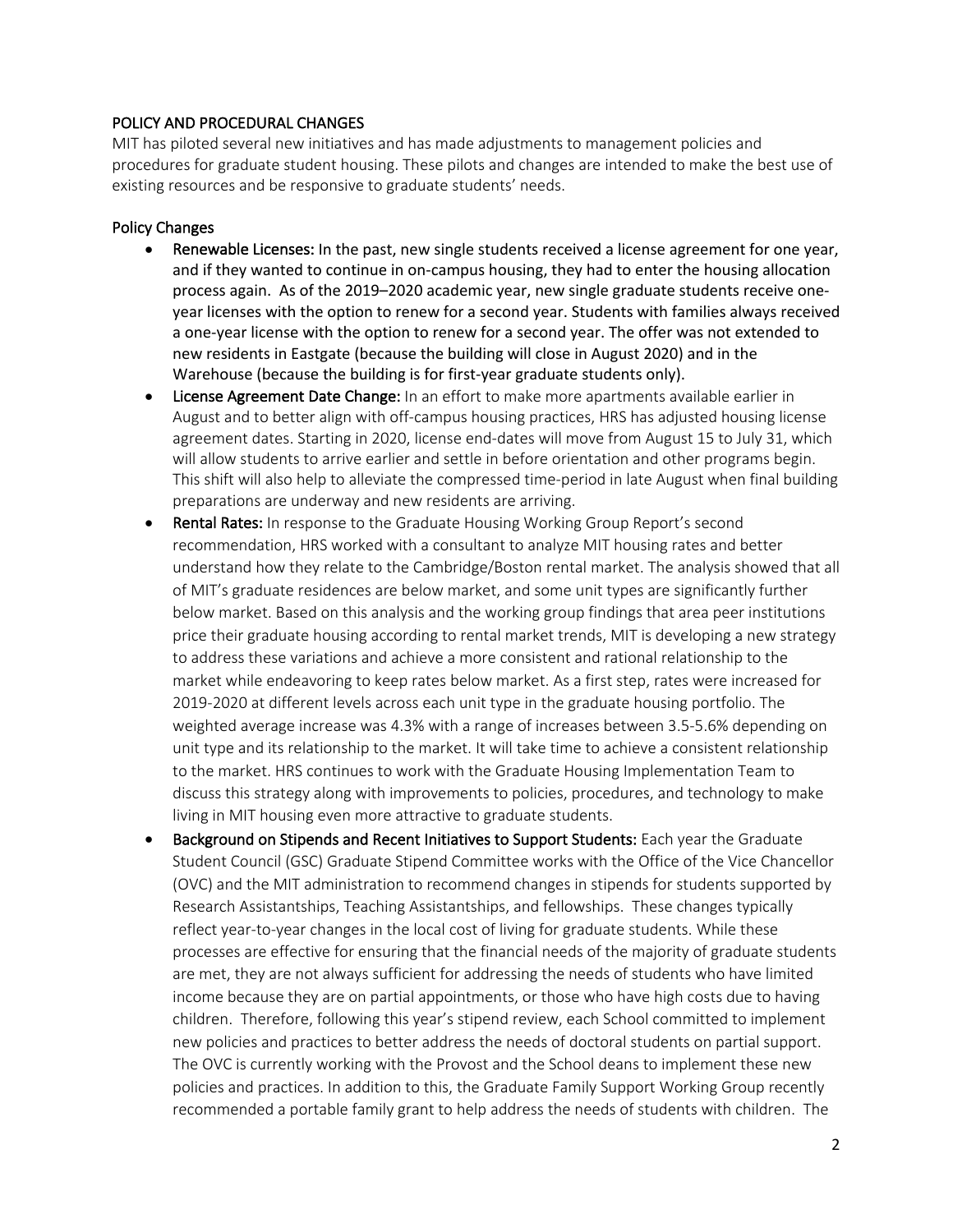OVC is in discussions with the Provost and the School deans about implementing such a program.

#### Pilot Initiatives

- Expanded Couples Options: Select efficiencies and one-bedroom units were offered to couples in traditionally singles-only buildings. A successful pilot for the 2018-2019 academic year was expanded for 2019-2020. In 2018-2019, 23 units were made available and filled in Sidney Pacific, Edgerton, and 70 Amherst. Ninety-four couples ranked these buildings in their top-three choices. For 2019-2020, 33 spaces were made available and filled in Sidney Pacific, Edgerton and 70 Amherst. Eighty-three couples ranked these buildings in their top-three choices for living oncampus.
- Expanded Single Student Options: Single students were offered Westgate efficiencies since they were not filling with couples as a family-only building. In 2019-2020, 41 single students were housed in Westgate. The demand from single students is strong, with 69 single graduate students listing Westgate efficiency in their top-three choices compared to 19 couples listing Westgate efficiency in their top-three choices.
- Roommate Groups: In 2018-2019, 80 groups applied and were accommodated as part of a pilot initiative. In 2019-2020, 144 groups applied and 49 were accommodated.

# Procedural Changes

- Marketing and Outreach: For the fall 2019 Graduate Housing Allocation, HRS improved outreach to new and off-campus graduate students regarding the availability of on-campus housing options. Students received emails encouraging them to apply for housing and highlighting the benefits of on-campus living such as affordable rent inclusive of utilities, cable, and internet access. As a result, graduate housing applications increased by 7%. This increase allowed more students to be accommodated during the first two rounds of the allocation.
- First-Round Allocation Accelerated Timeline (April–May): HRS accelerated the timing of confirming room assignments and move-in dates. In the past, students who applied for housing by the first deadline of April 30 would find out in May whether they received on-campus housing and if they received the room type they desired. They would not receive details about their specific room or move-in date until July. Students stated that receiving assignment information in July did not allow them enough time to adequately purchase travel or personal items. The 2018 Graduate Housing Satisfaction Survey showed that 58% of residents were satisfied with the timing of assignment information (see survey summary below), which pointed to the need for improvement. For fall 2019, students received room-assignments and move-in date ranges with their housing allocation results the first week of May, and they received their exact move-in date on May 30.
- Second-Round Allocation Open to All Students (May–June): An important procedural change for fall 2019 was opening a second round of the Graduate Housing Allocation to all eligible graduate students who did not have housing. In the past, this second-round allocation was open only to students who did not obtain housing in the first round. This change was particularly beneficial to students who were accepted to their graduate programs after the first round was closed.
- Self-Selection Waiting List: HRS piloted a new self-selection system for the housing waiting list, which offered greater transparency about available units and increased student agency to select on-campus housing more quickly. Previously, students and other MIT-affiliated visitors<sup>1</sup> had to

<sup>&</sup>lt;sup>1</sup> More information on MIT-affiliated visitors can be found on the MIT DSL Housing for Visitors website.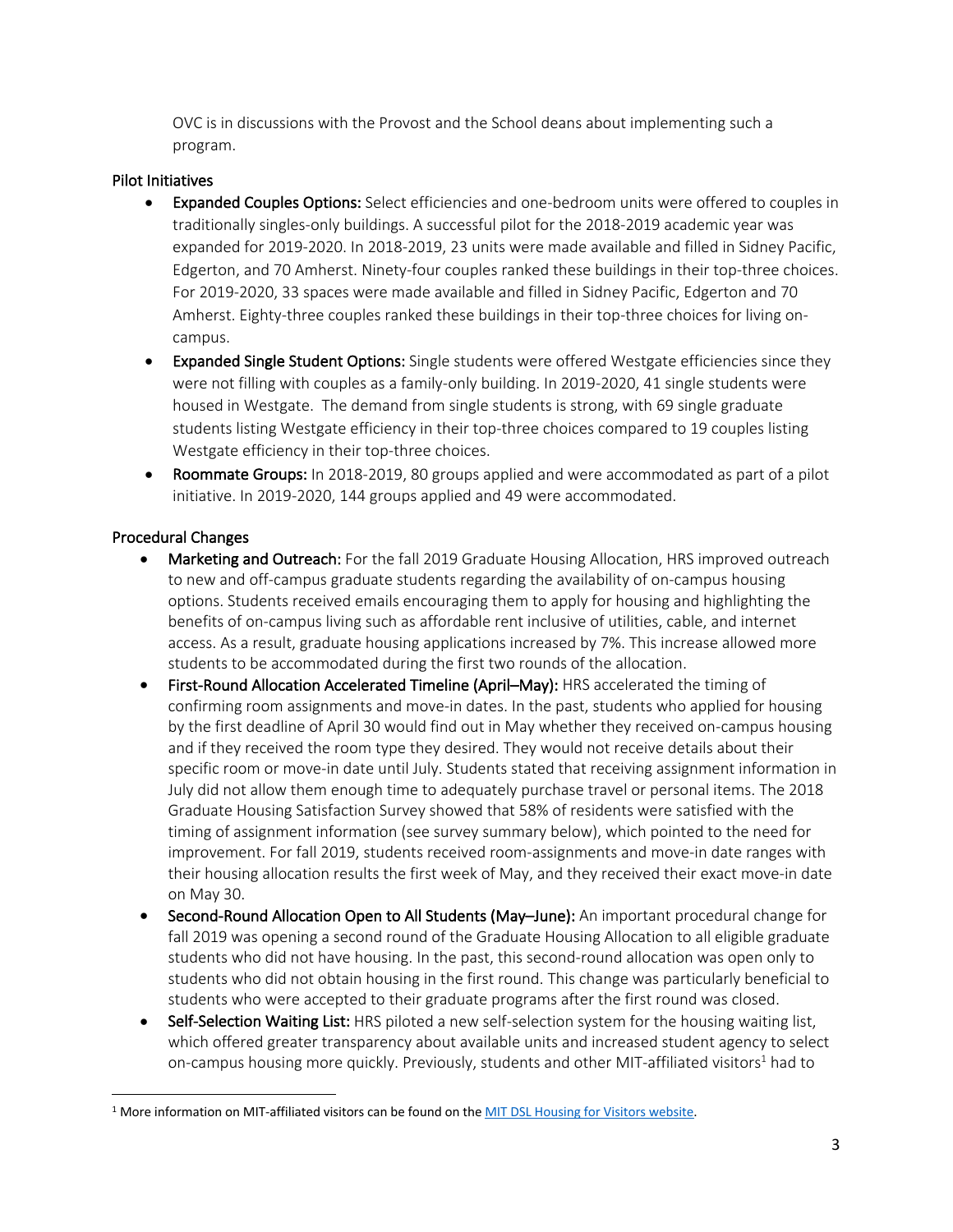wait until mid-July to enter the waiting list, and they would receive housing offers starting in August. The manual process of assigning individuals from the waiting list was time-consuming: for every vacancy, HRS staff would extend an offer to someone on the waiting list manually with a reasonable deadline by which to accept or decline the assignment. Staff had to wait for the individual to decline the assignment or for the deadline to pass before extending an offer to another person who wanted that unit type. Beginning June 17, 2019, students could log into the HRS housing management system, view available units, and make housing selections from the listings of available units based on their dates of availability. Those choosing housing were then rent-responsible starting with the date that the unit was available to them. This change filled units much more rapidly and gave students the ability to secure housing more quickly. Units filled so rapidly that the waiting list process was paused at the end of August when we reached full capacity.



# **Accelerated Housing Timeline**

#### KEY PERFORMANCE INDICATORS

#### Occupancy Information

Key indicators related to occupancy are the vacancy rate at the start of an academic year (as of October 15 when the Institute reports official student enrollment numbers) and the annualized vacancy rate that accounts for occupancy throughout the entire fiscal year (July 1 to June 30). As a result of enhancements to policies and procedures described above, HRS saw improvements in both October and annualized occupancy numbers.

*October Vacancy:* The October 15, 2019 housing vacancy rate was 1% compared to 3% on October 15, 2018. These measures have resulted in MIT housing more graduate students in existing on-campus housing.

*Annualized Vacancy:* HRS has continued to decrease the overall vacancy rate this year. The annualized FY19 vacancy rate of 10% is down from 12.8% in FY18 and 15.1% in FY17. HRS will be assessing the effects of the numerous changes to graduate housing processes (e.g., changes to license agreement dates), which are expected to improve the higher summer vacancy rate that is ultimately driving the overall vacancy rate.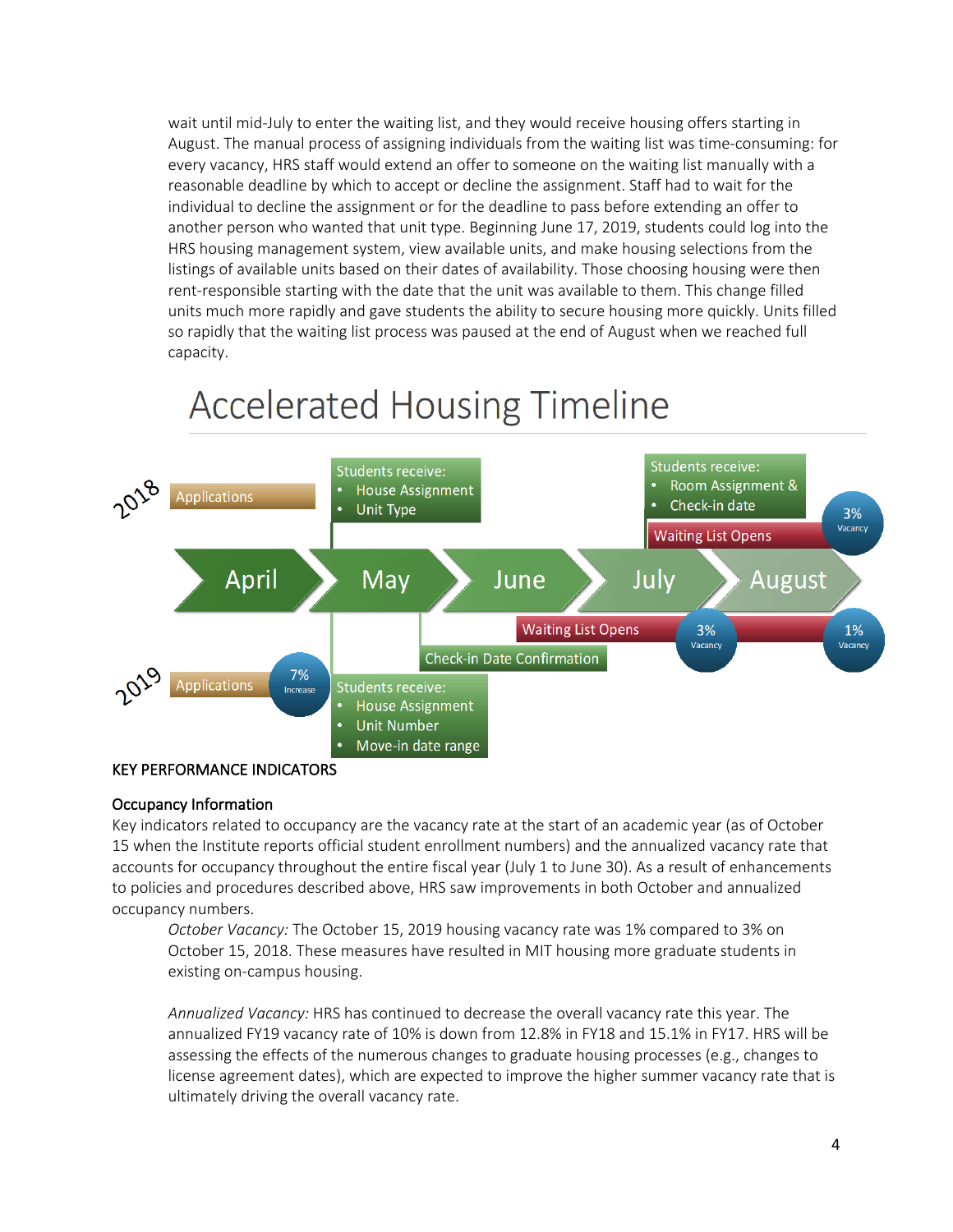# Fall Occupancy

| Year         | <b>Total Occupancy</b> |     | <b>Grad Students</b> |     | <b>UG Students</b> |    | <b>Non-Students</b>  |    |
|--------------|------------------------|-----|----------------------|-----|--------------------|----|----------------------|----|
| (October 15) | (2453 Capacity)        |     |                      |     |                    |    | (Post Docs/Visitors) |    |
| 2019         | 2428                   | 99% | 2312                 | 95% | 71                 | 3% | 45                   | 2% |
| 2018         | 2390                   | 97% | 2190                 | 92% | 67                 | 3% | 133                  | 6% |
| 2017         | 2310                   | 94% | 2114                 | 92% | 98                 | 4% | 98                   | 4% |

*Source: DSL HRS Housing Management System as of October 15, 2019 at 11:00 pm*

#### Summer Occupancy



*Summer 2019 occupancy rates are higher than at the same points in summer 2018 and summer 2017.*

# Allocation Data

Spring applications for the fall 2019 housing allocation increased with a total of 1,556 MIT students applying to one of two rounds. Through the allocation, 98% of new graduate student applicants received a housing offer for the 2019-2020 year. Through the two rounds of the allocation, HRS offered on-campus housing to 1,038 new and returning students.

Efficiency and shared two-bedroom apartments continue to be the most popular choices for single graduate students. Single graduate students also rank single bedrooms in the 70 Amherst Street residence over a 4-bedroom apartment in any building. Within family housing available to couples and graduate students with children, one-bedroom apartments are the highest in demand.

Not all students who are offered housing through the allocation decide to accept it, and other students who have renewed their housing choose to cancel it after the allocation has been run. These spaces are offered to students and MIT-affiliated visitors through the waiting-list process, with priority given to MIT students. In 2019, 472 MIT students and 327 MIT-affiliated visitors applied to the waiting list. The fall waiting list closed on October 11, and 207 people were housed through this process. Over 350 people remained on the list at the close of the process.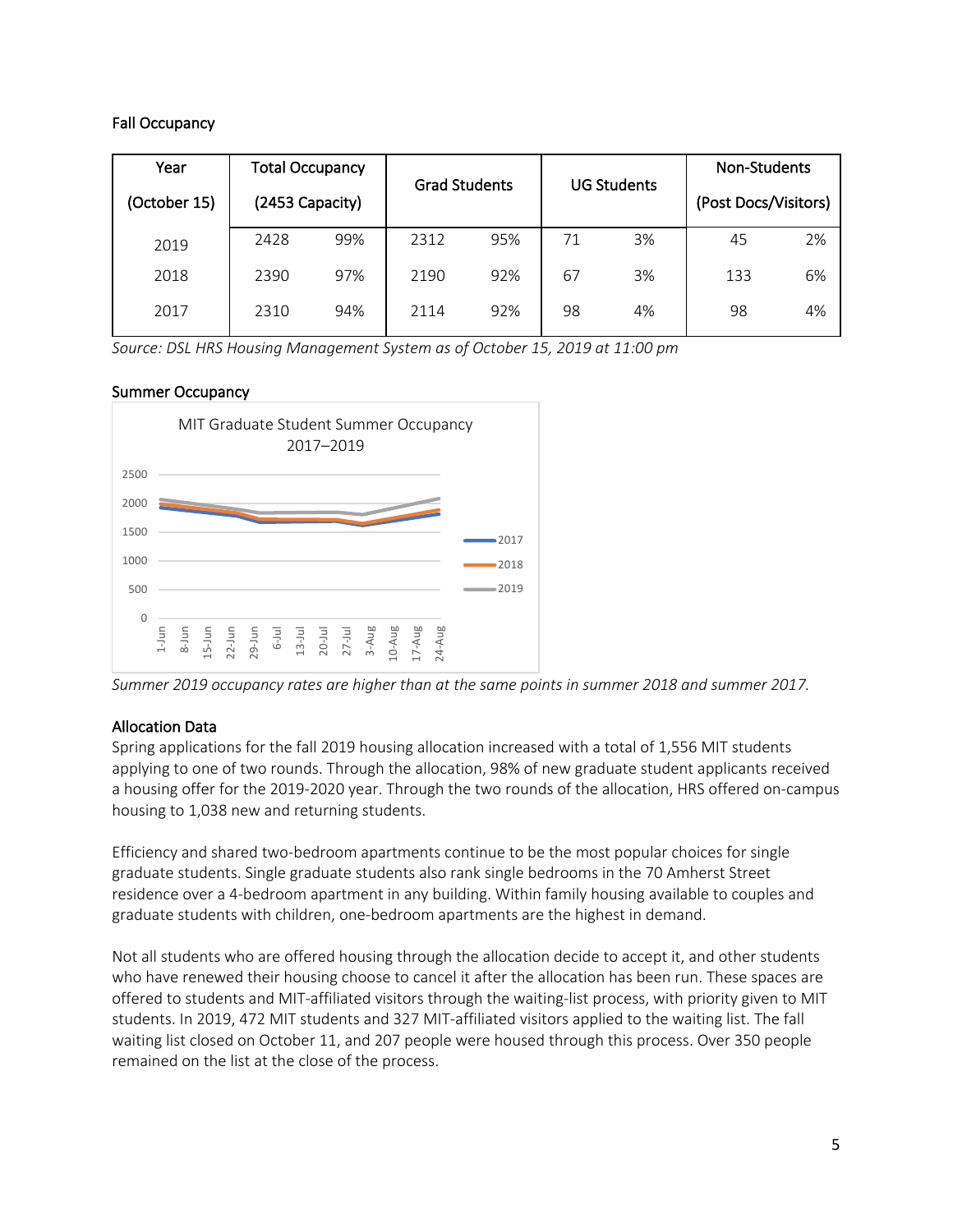#### Student Demographics

|              |                   | 2017-18     |             |             | 2018-19     | 2019-20     |             |  |
|--------------|-------------------|-------------|-------------|-------------|-------------|-------------|-------------|--|
| School       | Graduate<br>Level | Enrolled by | Has HMS     | Enrolled by | Has HMS     | Enrolled by | Has HMS     |  |
|              |                   | Y-Report:   | assignment: | Y-Report:   | assignment: | Y-Report:   | assignment: |  |
|              |                   | 6,695       | 2,110       | 6,742       | 2,179       | 6,780       | 2,262       |  |
| <b>ENG</b>   | <b>DOC</b>        | 31%         | 36%         | 31%         | 37%         | 31%         | 36%         |  |
|              | <b>SM</b>         | 15%         | 19%         | 15%         | 19%         | 15%         | 17%         |  |
|              | Total             | 46%         | 55%         | 46%         | 56%         | 46%         | 53%         |  |
| <b>MGMT</b>  | <b>DOC</b>        | 3%          | 3%          | 2%          | 3%          | 2%          | 3%          |  |
|              | SM                | 20%         | 17%         | 20%         | 15%         | 21%         | 16%         |  |
|              | Total             | 22%         | 20%         | 23%         | 18%         | 23%         | 19%         |  |
| SAP          | <b>DOC</b>        | 3%          | 2%          | 3%          | 2%          | 3%          | 2%          |  |
|              | <b>SM</b>         | 7%          | 6%          | 7%          | 7%          | 6%          | 7%          |  |
|              | Total             | 10%         | 7%          | 9%          | 8%          | 9%          | 9%          |  |
| <b>SCI</b>   | <b>DOC</b>        | 17%         | 16%         | 17%         | 15%         | 17%         | 15%         |  |
|              | <b>SM</b>         | 0%          | 0%          | 0%          | 0%          | 0%          | 0%          |  |
|              | Total             | 17%         | 16%         | 18%         | 15%         | 17%         | 15%         |  |
| <b>SHASS</b> | <b>DOC</b>        | 4%          | 2%          | 4%          | 2%          | 4%          | 3%          |  |
|              | SM                | 0%          | 0%          | 0%          | 1%          | 0%          | 1%          |  |
|              | Total             | 4%          | 3%          | 4%          | 3%          | 4%          | 4%          |  |
| Total        |                   | 100%        | 100%        | 100%        | 100%        | 100%        | 100%        |  |

*Enrollment Source: Annual Y-Report for all regular registered graduate students, maintained by Office of the Registrar Living in Graduate Housing Source: Housing Management System*

# FACILITY IMPROVEMENTS

In recent months, many renovations have been completed in graduate houses:

- 70 Amherst Street (E2): Fifth and sixth floors were renovated and opened to graduate students for the 2018-2019 academic year.
- Ashdown House (NW35): Hardwood flooring was replaced in the Hulsizer Room.
- Eastgate Apartments (E55): Lobby desk area was repaired and reorganized, and a new television was installed in the 29th floor lounge.
- Edgerton House (NW10): An IS&T network upgrade was completed and new lounge furniture was installed.
- Sidney-Pacific (NW86): Projectors, screens, and sound systems were replaced in the Multipurpose Room and Seminar Room.
- Tang Hall (W84): Kitchens, baths, living room carpeting, and curtains were updated in 90 apartments.
- Westgate Apartments (W85): A new television and sound system was installed in the basement lounge; cabinet and counter renovations were completed in select apartments (based on vacancy); and a new water heater was installed for the building.
- Warehouse (NW30): New study tables and power outlets were installed in the second floor Mezzanine lounge, and tables and upholstered chairs were added to study rooms on the third and fourth floors.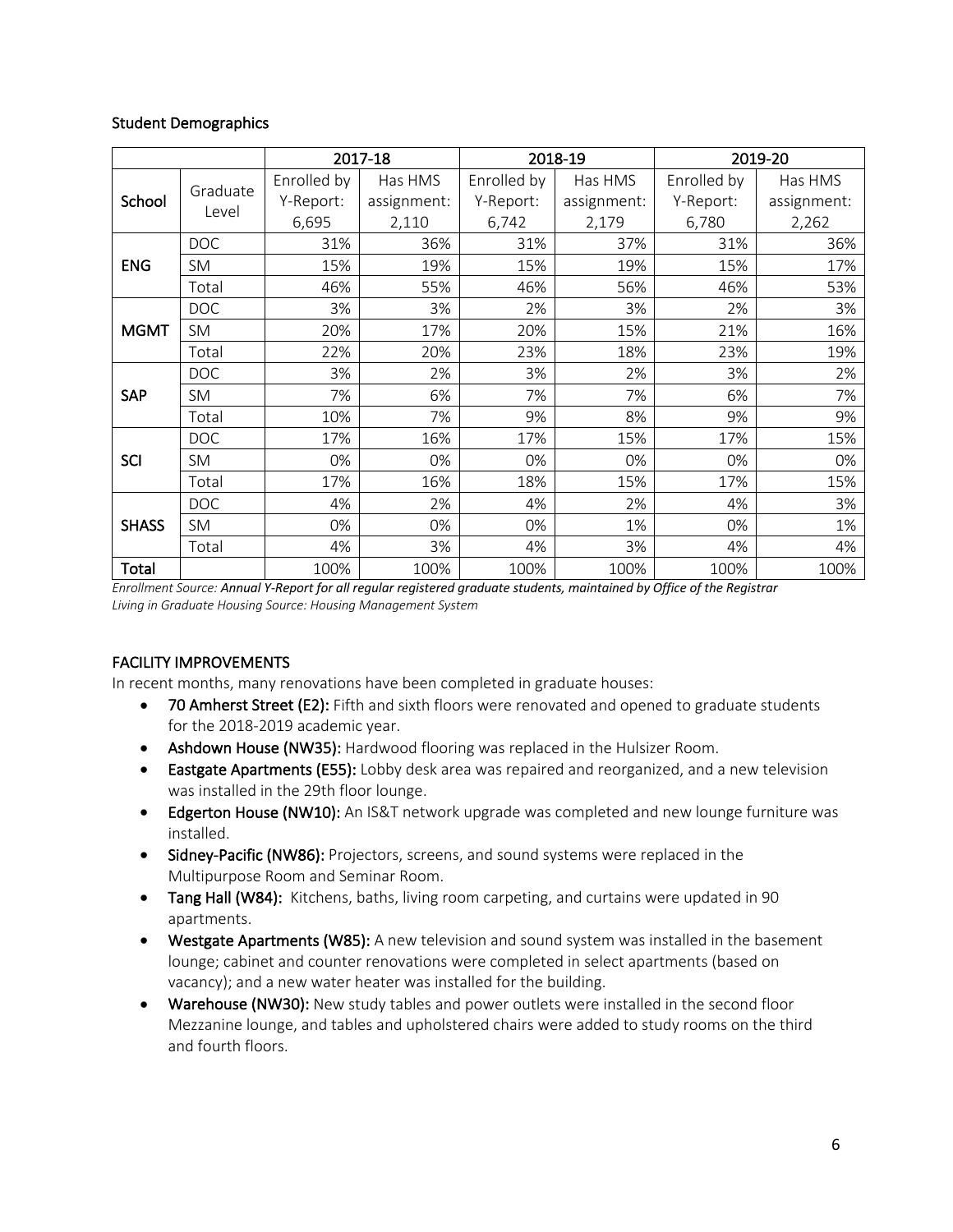# NEW BUILDING PROGRESS AND TRANSITION PLANNING

# Graduate Tower (E39) in Kendall Square

The new graduate tower in Kendall Square is expected to open in August 2020, replacing the 200 units in Eastgate and expanding on-campus occupancy by 254 additional efficiency apartments. Building E39 will include MIT Admissions, the MIT Forum, ground-floor retail space, a childcare center, two floors of academic office space, and a tower providing a total of 454 housing units (two-bedroom, one-bedroom, and efficiencies) for MIT graduate students. The housing tower will be anchored by a three-level "podium" that provides a host of common areas including quiet study spaces, a family lounge, a playroom, terraces, and multipurpose rooms for residents.

# Transition Team

As MIT prepares to open the graduate tower in Kendall Square and close the Eastgate Apartments, a transition team has been created to plan for these changes.

The transition team includes current residents of Eastgate, Graduate Student Council leadership, graduate students at large, Eastgate's head of house, a faculty representative, and staff from the Division of Student Life (DSL), including HRS. The transition team will work collaboratively to develop plans that focus on the following key issues:

- Closure of Eastgate: Developing information about on- and off-campus housing options that can help to meet current Eastgate residents' needs; ensuring that residents are informed regarding their options and receive priority in on-campus processes; and planning for move-out logistics.
- Opening of the Graduate Tower: Developing new executive team membership, roles, and responsibilities; communicating information about apartment types, prices, and amenities; planning for common spaces in the Graduate Tower; and planning move-in logistics.
- Communication: Ensuring strong communication with residents and soliciting input from key constituents.

# OFF-CAMPUS HOUSING

The Off-Campus Housing Office within HRS connects students and MIT community members to resources that help them meet their housing needs. It provides assistance with topics such as navigating the Boston/Cambridge real estate market, learning tenant's rights, reviewing applications and leases, finding temporary housing resources, and providing rental references to former residents of MIT graduate housing.

The off-campus housing website (mitoffcampus.com) allows MIT community members to create accounts, search housing listings, view roommate profiles, connect with real estate agents or brokers, and more. The website includes a filter option that enables searches for properties from MIT affiliates, as well as for listings that are free of any fees.

Since the website's launch in January 2016:

- 7,964 MIT students, 1,630 MIT-affiliated visitors, and 2,044 faculty/staff have registered as users
- 8,884 properties have been listed
- The website has seen 241,140 visits and 1,843,702 views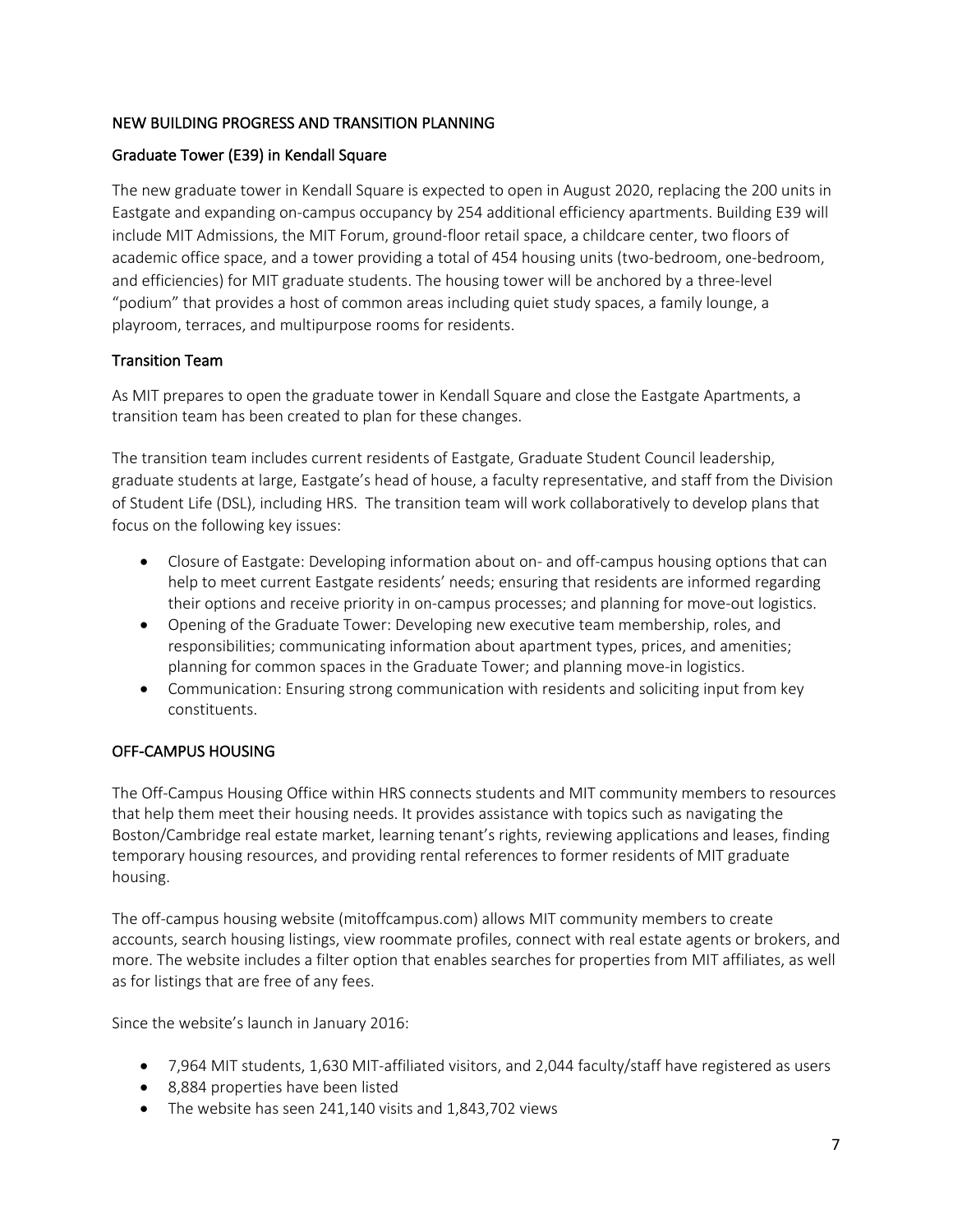# SUMMARY OF 2018 GRADUATE HOUSING SATISFACTION SURVEY

In November 2018, HRS conducted a survey of residents living in MIT's graduate houses. The survey went to 2,387 residents who were living on campus at the time, and 971 responded (a 41% response rate). This was the first survey of its type administered to the graduate housing population. A brief survey will be administered in fall 2019, repeating key questions from the November 2018 survey.

The purpose of the 2018 survey was to assess satisfaction with MIT's graduate housing and the residence hall pilot programs mentioned above. To accomplish these goals, the survey was designed to capture feedback in the following areas:

- Satisfaction with Housing Assignments
	- o Assess the room-assignment and move-in processes
	- o Assess facility management, including communication, and timeliness and quality of work
	- o Assess safety/security and community experience
- Satisfaction with Pilot Programs
	- o Assess experiences in the following pilot programs:
		- Singles in Family Housing
		- Couples in Single Housing
		- Roommate selection

A snapshot of the 2018 Survey of MIT Graduate Housing Residents survey results are below; to see a more detailed summary, please visit https://studentlife.mit.edu/sites/default/files/Documents/2018- Graduate-Housing-Satisfaction-Overall-Results.pdf.

#### Overall Experience

• 81% of respondents are very satisfied or satisfied with their housing experience

#### Assignment Process

- 90% agree or strongly agree that they are satisfied with their choice to live on campus
- 62% are very satisfied or satisfied with the application process to get on-campus housing
- 58% are very satisfied or satisfied with the length of time it took between getting their building assignment and their actual room assignment
- 75% are very satisfied or satisfied with the room assignment they did receive
- 41% are very satisfied or satisfied with their roommate assignment

#### Move-In Experience

- 84% agree or strongly agree that the move in process was easy
- 69% agree or strongly agree that their room was clean when they moved in

#### Residential Experience

- 72% agree or strongly agree that they felt welcomed into their community
- 70% agree or strongly agree that they feel supported in their community
- 71% agree or strongly agree that they have friends in their community
- 61% agree or strongly agree that they feel a connection to their residential community
- 61% agree or strongly agree that they feel like they belong in their community